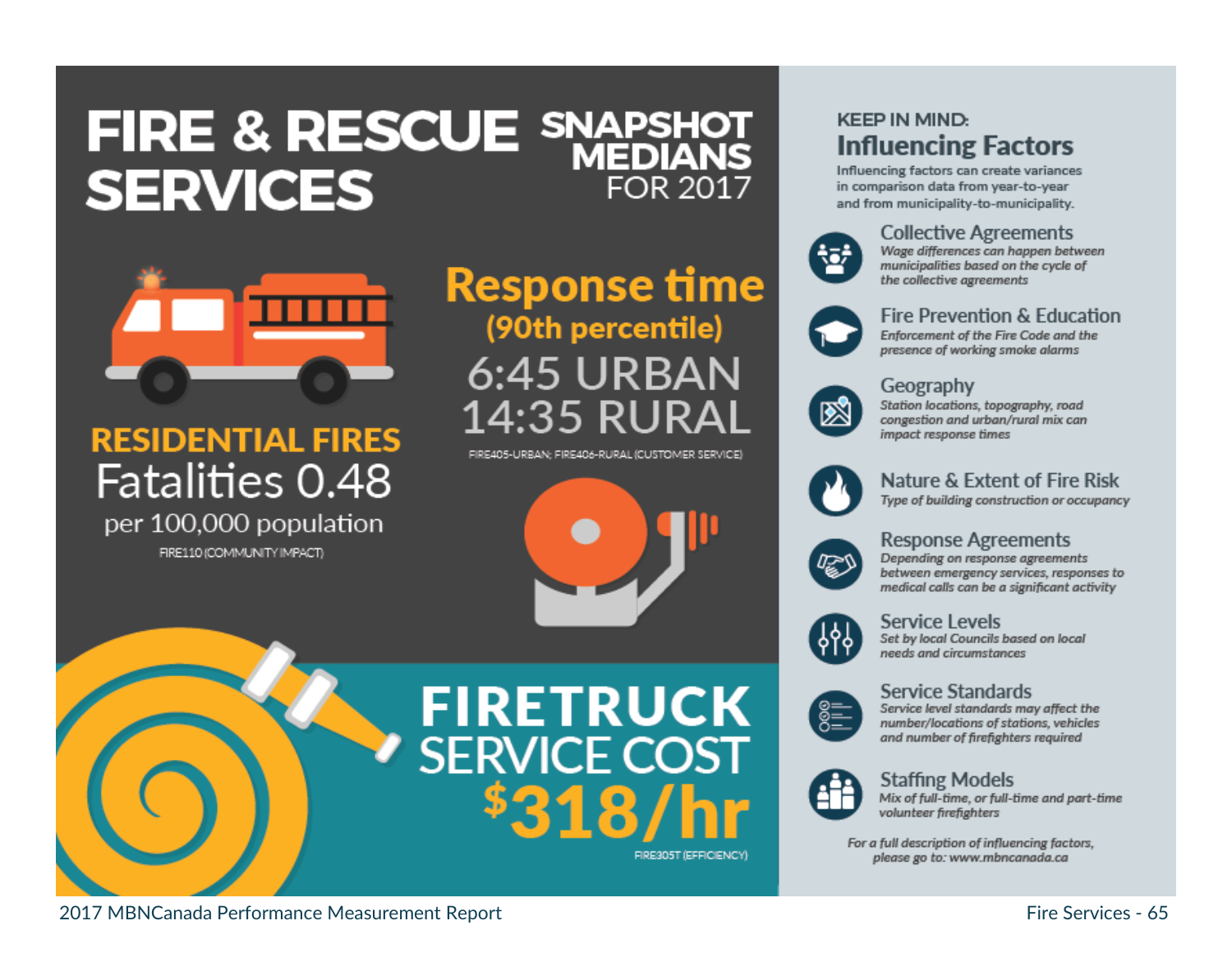#### **Fig. 10.1 Number of Staffed Fire In-Service Vehicle Hours per Capita**

This measure includes both urban and rural areas. Urban is defined as the area served by full-time firefighters stationed with their vehicles on a continuous basis; and rural is defined as the area served by volunteer firefighters who are on-call to respond to emergencies as they arise. Rural areas tend to have higher vehicle hours per capita because there is a proportionately smaller number of citizens in those response areas. Halifax, Hamilton and Sudbury have both an urban and rural component of service delivery; whereas all other municipalities only have an urban component.



Source: FIRE230 (Service Level)

Halifax: Operates 51 stations across a geographic area of over 5,500km. The large number of stations and apparatus contributes to a high staffed in-service vehicle hour.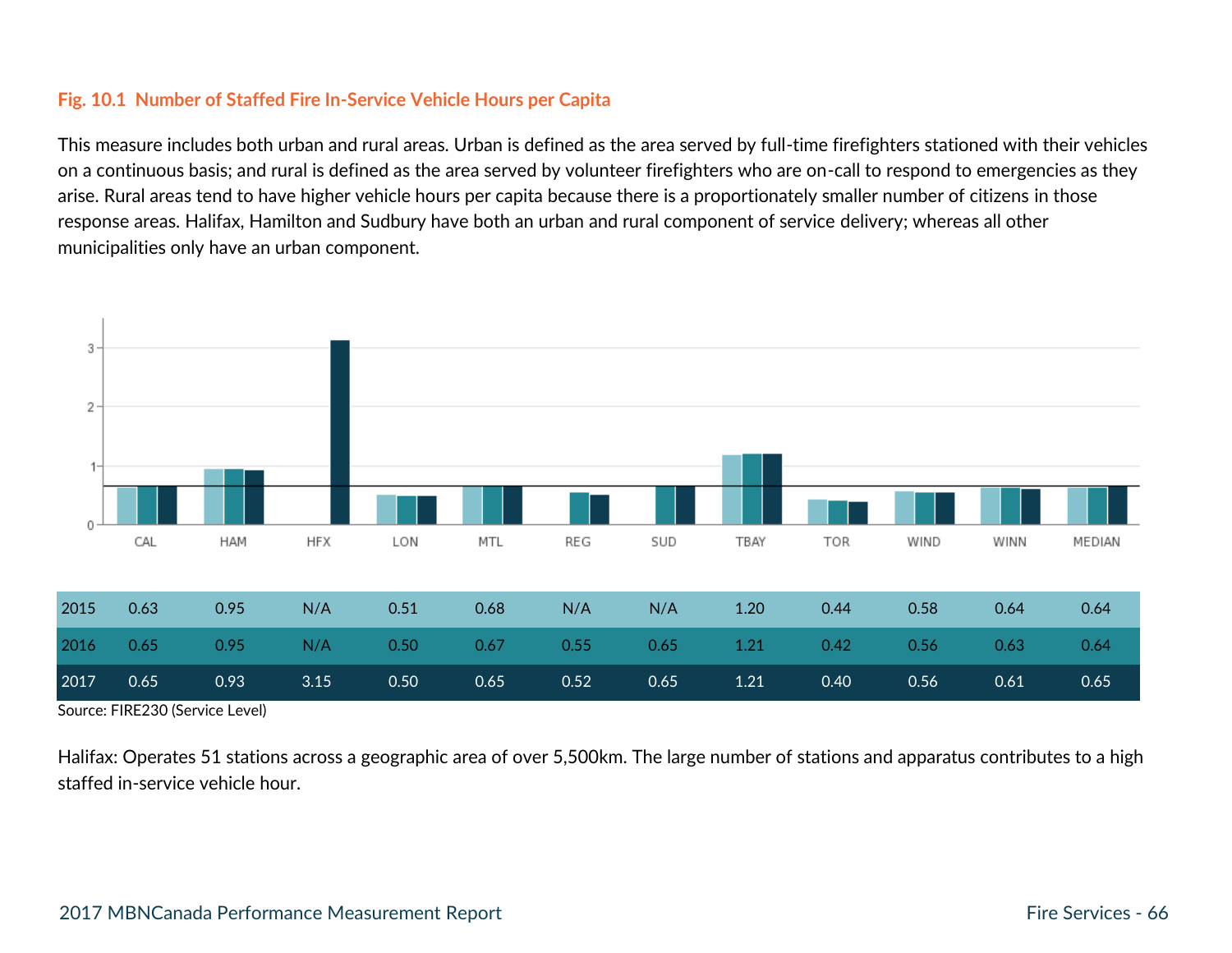#### **Fig. 10.2 Residential Fire Related Civilian Injuries per 100,000 Population (Entire Municipality)**

There are provincial differences in the definition of 'severity' that affect the number of fire related civilian injuries. The definition is currently under review; therefore, the median has not been included.

| <b>MUNICIPALITY</b> | 2015  | 2016  | 2017  | <b>MUNICIPALITY</b> | 2015 | 2016 | 2017 |
|---------------------|-------|-------|-------|---------------------|------|------|------|
| CAL                 | 1.71  | 2.35  | 2.25  | <b>CAL</b>          | 0.00 | 0.08 | 0.16 |
| HAM                 | 4.18  | 3.78  | 3.90  | <b>HAM</b>          | 0.73 | 1.98 | 0.89 |
| <b>HFX</b>          | N/A   | N/A   | 1.39  | <b>HFX</b>          | N/A  | N/A  | 0.69 |
| <b>LON</b>          | 5.25  | 9.38  | 13.68 | <b>LON</b>          | 0.26 | 0.26 | 0.26 |
| <b>MTL</b>          | N/A   | N/A   | N/A   | <b>MTL</b>          | 0.35 | 0.35 | 0.64 |
| <b>REG</b>          | N/A   | 8.44  | 7.38  | <b>REG</b>          | 0.90 | 1.33 | 0.87 |
| <b>SUD</b>          | N/A   | 4.95  | 2.48  | <b>SUD</b>          | N/A  | 0.00 | 1.86 |
| <b>TBAY</b>         | 13.74 | 8.26  | 6.43  | <b>TBAY</b>         | 0.00 | 0.00 | 0.00 |
| <b>TOR</b>          | 5.34  | 5.49  | 4.03  | <b>TOR</b>          | 0.53 | 0.49 | 0.48 |
| <b>WIND</b>         | 18.97 | 13.35 | 13.14 | <b>WIND</b>         | 0.47 | 1.38 | 0.45 |
| <b>WINN</b>         | 8.35  | 8.16  | 12.01 | <b>WINN</b>         | 0.14 | 1.09 | 0.4  |

Montreal: Does not report – reviewing data collection process.

#### **Fig. 10.3 Residential Fire Related Civilian Fatalities per 100,000 Population (Entire Municipality)**

Total number of residential fire related civilian fatalities, as determined by each respective jurisdiction, per 100,000 population.

| <b>ALITY</b> | 2015  | 2016  | 2017  | <b>MUNICIPALITY</b> | 2015 | 2016 | 2017 |
|--------------|-------|-------|-------|---------------------|------|------|------|
| <b>CAL</b>   | 1.71  | 2.35  | 2.25  | <b>CAL</b>          | 0.00 | 0.08 | 0.16 |
| <b>HAM</b>   | 4.18  | 3.78  | 3.90  | HAM                 | 0.73 | 1.98 | 0.89 |
| <b>HFX</b>   | N/A   | N/A   | 1.39  | <b>HFX</b>          | N/A  | N/A  | 0.69 |
| <b>LON</b>   | 5.25  | 9.38  | 13.68 | <b>LON</b>          | 0.26 | 0.26 | 0.26 |
| <b>MTL</b>   | N/A   | N/A   | N/A   | <b>MTL</b>          | 0.35 | 0.35 | 0.64 |
| <b>REG</b>   | N/A   | 8.44  | 7.38  | <b>REG</b>          | 0.90 | 1.33 | 0.87 |
| <b>SUD</b>   | N/A   | 4.95  | 2.48  | <b>SUD</b>          | N/A  | 0.00 | 1.86 |
| <b>TBAY</b>  | 13.74 | 8.26  | 6.43  | <b>TBAY</b>         | 0.00 | 0.00 | 0.00 |
| <b>TOR</b>   | 5.34  | 5.49  | 4.03  | <b>TOR</b>          | 0.53 | 0.49 | 0.48 |
| <b>WIND</b>  | 18.97 | 13.35 | 13.14 | <b>WIND</b>         | 0.47 | 1.38 | 0.45 |
| <b>WINN</b>  | 8.35  | 8.16  | 12.01 | <b>WINN</b>         | 0.14 | 1.09 | 0.4  |
|              |       |       |       | <b>MEDIAN</b>       | 0.35 | 0.42 | 0.48 |

Source: FIRE105 (Community Impact) Source: FIRE110 (Community Impact)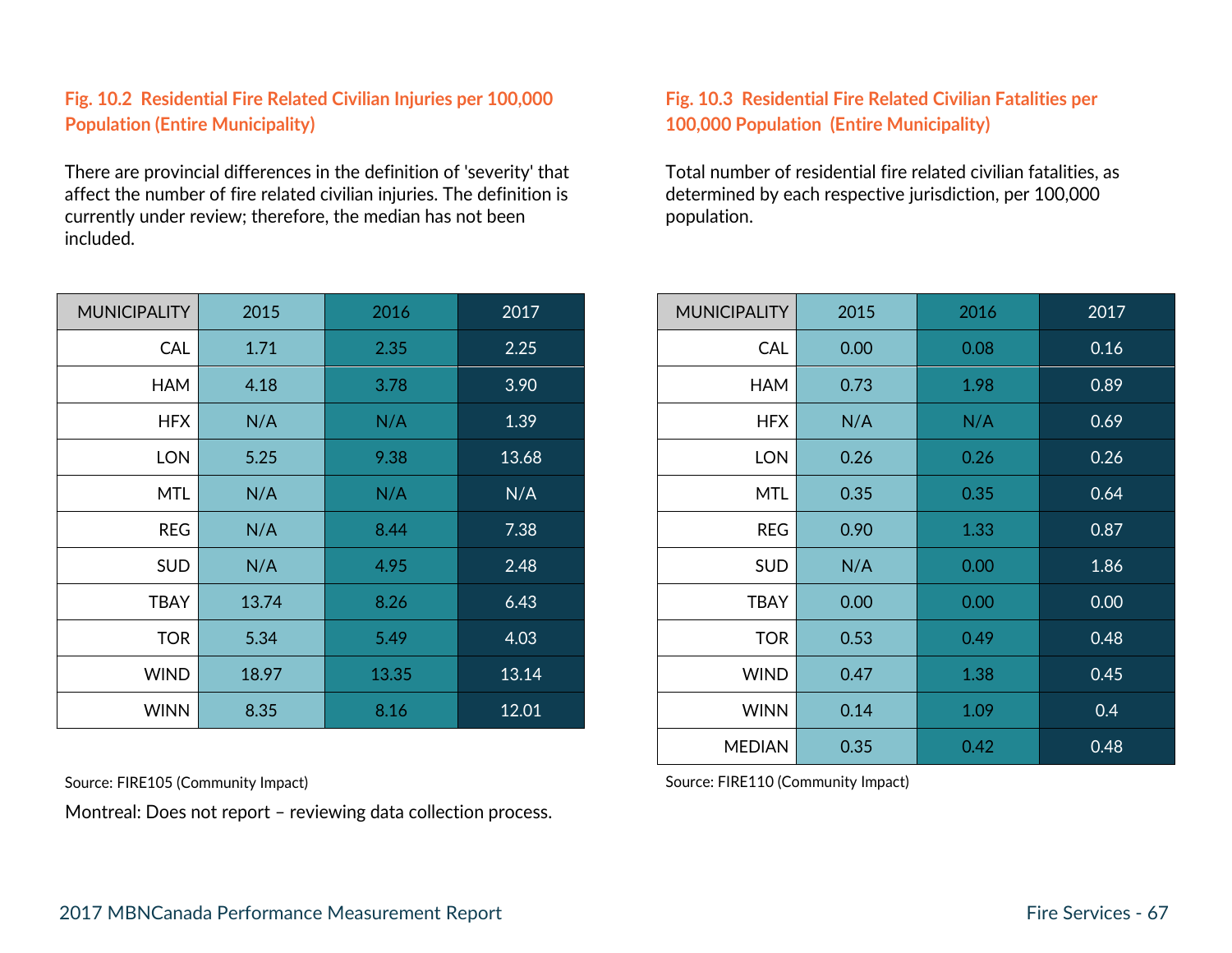#### **Fig. 10.4 Rate of Residential Structural Fires with Losses per 1,000 Households**

Number of residential structure fires with losses as reported by the fire department. Results include both urban and rural areas.



Source: FIRE115 (Community Impact)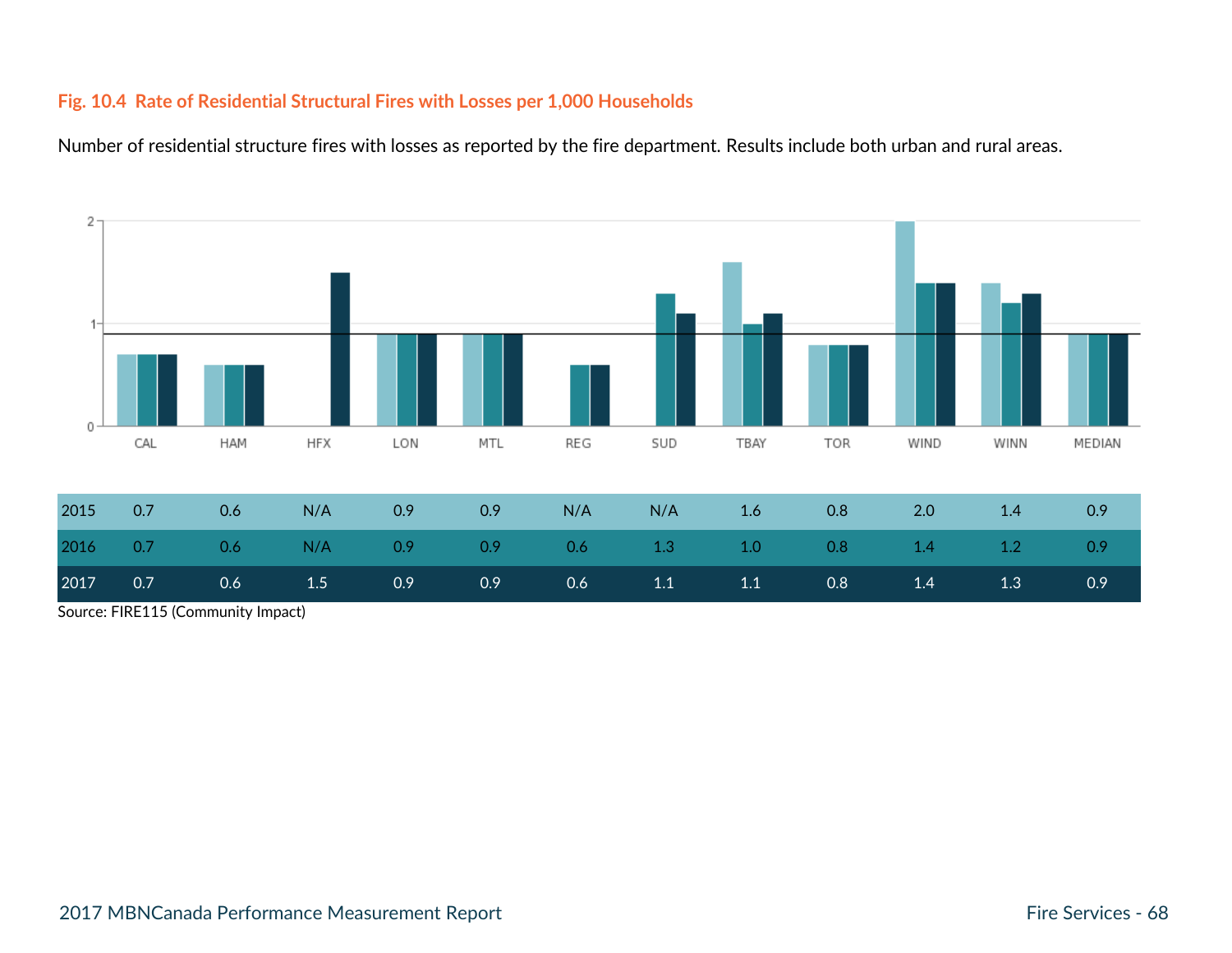#### **Fig. 10.5 Actual 90th Percentile Fire Station Notification Response Time in Minutes/Seconds (Urban)**

Each municipality has a different mix of vehicle types and staffing models, reflecting its fire and community risks.

| <b>MUNICIPALITY</b> | 2015  | 2016  | 2017  |
|---------------------|-------|-------|-------|
| CAL                 | 07:05 | 06:52 | 06:59 |
| <b>HAM</b>          | 06:52 | 06:52 | 06:55 |
| <b>HFX</b>          | N/A   | N/A   | 06:29 |
| <b>LON</b>          | 05:59 | 06:08 | 06:23 |
| <b>MTL</b>          | 06:18 | 06:16 | 06:18 |
| <b>REG</b>          | N/A   | 06:32 | 06:45 |
| <b>SUD</b>          | N/A   | 09:34 | 09:05 |
| <b>TBAY</b>         | 06:38 | 06:40 | 06:40 |
| <b>TOR</b>          | 06:34 | 06:28 | 06:33 |
| <b>WIND</b>         | 07:21 | 06:36 | 07:01 |
| <b>WINN</b>         | 06:51 | 06:57 | 07:07 |
| <b>MEDIAN</b>       | 06:44 | 06:38 | 06:45 |

Source: FIRE405 (Customer Service)

#### **Fig. 10.6 Actual 90th Percentile Fire Station Notification Response Time in Minutes/Seconds (Rural)**

Hamilton, Halifax and Sudbury have both urban and rural components.

| <b>MUNICIPALITY</b> | 2015  | 2016  | 2017  | MUNICIPALITY  | 2015  | 2016  | 2017  |
|---------------------|-------|-------|-------|---------------|-------|-------|-------|
| <b>CAL</b>          | 07:05 | 06:52 | 06:59 | HAM           | 12:58 | 14:24 | 14:35 |
| <b>HAM</b>          | 06:52 | 06:52 | 06:55 | <b>HFX</b>    | N/A   | N/A   | 11:53 |
| <b>HFX</b>          | N/A   | N/A   | 06:29 | SUD           | N/A   | 15:11 | 15:38 |
| <b>LON</b>          | 05:59 | 06:08 | 06:23 | <b>MEDIAN</b> | 12:58 | 14:47 | 14:35 |

Source: FIRE406 (Customer Service)